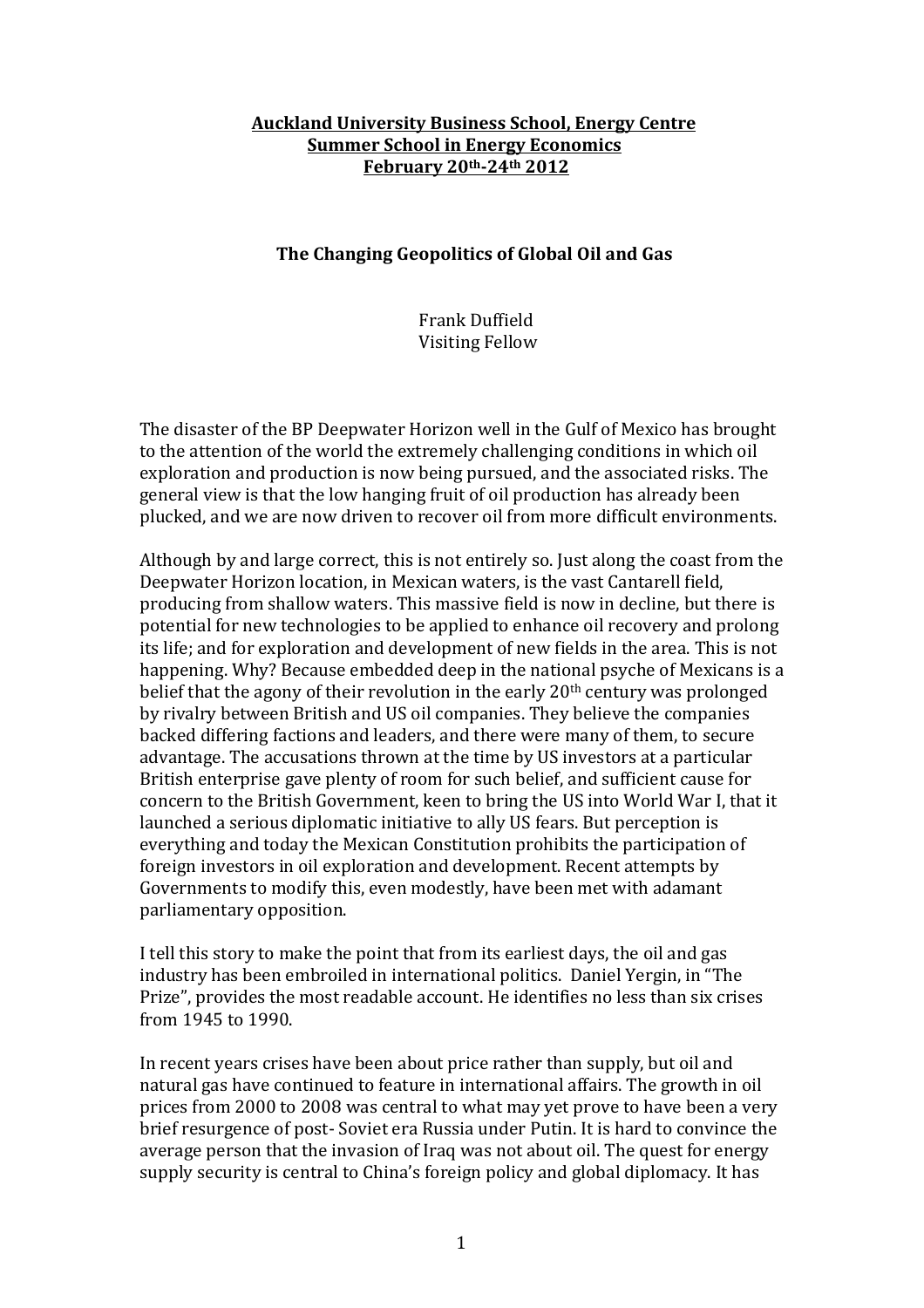been quite explicit about that. Its moves to address that security are causing the US to re-set it foreign and defence policy strategies and objectives. If the 20<sup>th</sup> century can be a called to century of the Atlantic, indicators are that the 21st century will be the century of the Pacific. And events in Iran today raise once again the fear of supply disruption.

Two other factors add to the centrality of oil and gas supply and demand in international affairs. First, financial markets, fed by substantial uncommitted short- term capital and sophisticated investment and trading programmes, are generating large and frequent swings in commodity prices. For many countries, particularly small and developing economies without their own oil resources, this makes economic management virtually impossible. For example, today the energy import bill of the Caribbean nations of the Lesser Antilles is 130% of their export revenues. Nearer home a similar situation prevails among in the South Pacific.

The second factor is climate change. The use of hydrocarbon fuels is a major source of CO2 emissions, a primary contributor to global warming. This is leading to a focus on the development of alternative sources of energy. It is clearly important that the potential of alternative and renewable energies is developed to the maximum. However it has been less clearly recognised that renewable and other forms of energy cannot in the short and medium term provide a practical or affordable alternative to the use of hydrocarbons to meet global energy needs. The world remains dependent on oil, and increasingly natural gas, for the foreseeable future.

In its World Energy Outlook for 2011 the International Energy Agency foresees a growth in global primary energy demand between 2010 and 2035 of 4300 million tonnes of oil equivalent. Of that growth, just a little less than half will h come from oil and gas. Together they will represent about 50% of total primary energy supply, barely changed from today's share. Note that this is notwithstanding predicted growth in supply of renewable energy of 80%.

Headline press reports may create a different impression. In addition to its annual long- term outlook, the IEA also produces monthly forecasts for demand for the calendar year. Last week, for the sixth month running, it reduced its projection for the growth in oil demand in 2012. These forecast are invariably represented in the media as predicted cuts in demand for oil. I am sure this audience is not mislead. They are cuts in projections of the growth in demand for oil.

So whether we like it or not we will remain dependent on hydrocarbons, in particular to fuel our transport but also to underpin renewable power generation. Let me throw in a first personal view here. I think in fact there will be more growth in renewables than the IEA foresees, and a stronger slow down in oil demand growth. There is still huge scope for improved efficiencies. But even if I am right, oil and in particular natural gas, will remain dominant.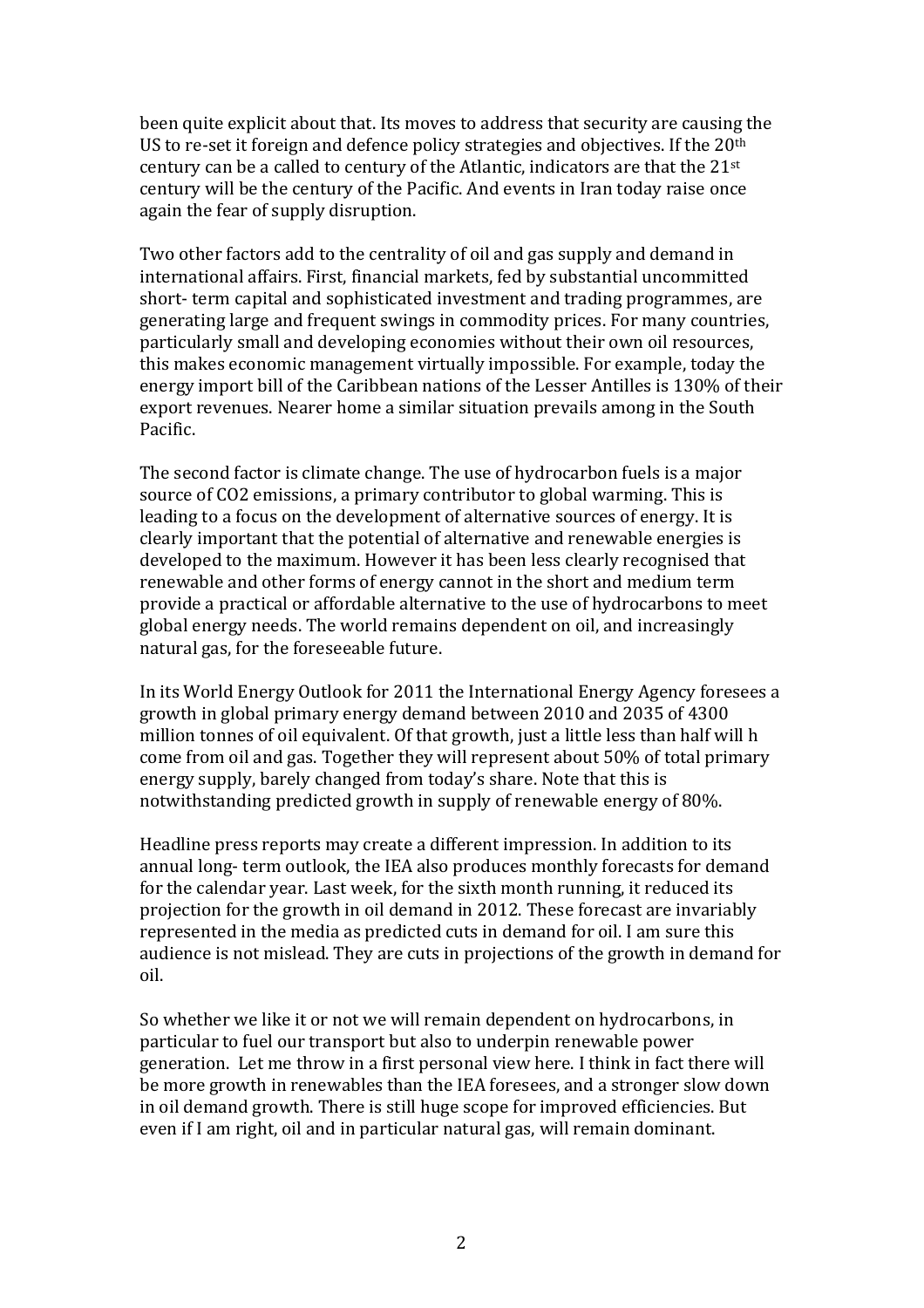Within the IEA numbers I have quoted there are two significant trends. First, although oil demand grows in total, its consumption actually declines in the OECD economies. That decline is, however, more than offset by growth in the emerging economies. The second development is a strong growth in natural gas demand. This is what accounts for the predicted maintenance of the share of oil and gas hydrocarbons in total primary energy supply in 2035. The share of natural gas increases by 50%, offsetting a decline in the share of oil of about 15%. In fact on some scenarios gas will overtake oil as the leading primary energy source.

Back in 2002 I represented the oil companies on gas issues at the IEA. I well remember showing as slide showing this possibility. It had been produced by Shell as part of its five- year scenario planning process. My chart was met with disbelief, if not consternation. At that time Europe was struggling with the prospect of huge dependence on Russian gas supplies. I might say that my oil colleagues in Shell were also not very happy with me doing this. They were in the habits of still referring to "gas –risk" in their prospects. Today Shell, the biggest player in LNG, is close to producing and supplying more natural gas than oil in energy terms. The IEA published a last year a report titled "The Golden Age of Gas", outlining a scenario in which gas demand could grow even more strongly than currently predicted.

Two things have driven this growth in gas demand. The first is an increase use in electricity generation. This was always going to happen given the efficiency and flexibility of gas turbines. But the fiasco at Fukushima has provided a big boost. The IEA outlook projects a decline of almost 50% in the share nuclear generation in energy supply by 2035.

Secondly, new standards for fuel emissions are driving the world's largest ports and the maritime industry to consider the use of natural gas, in the form of LNG, as an alternative to marine fuel oil and heavy diesel oil in ships. As well as being free of particulates, natural gas also general less CO2 emissions then oil products. On the back of this, and the development of low cost, small- scale liquefaction capability, a small scale LNG distribution infrastructure is emerging. This will provide a framework upon which LNG can also be supplied into the land based vehicle market, in particular heavy road vehicles and locomotives, and to commercial and domestic consumers not connected to pipeline systems. China is already using thousands of road tankers to truck LNG up to 1600 kilometres for supply into city gas reticulation systems. The gas is produced from shale gas fields. I will have more to say about shale gas shortly.

Let me finish with small scale LNG by saying it is currently dear to my heart. About two years ago I became involved with some US partners in developing transport technology for small scale LNG. Then it was directed to some rather specific applications. Today we are pursuing a range of projects around the world. I am pleased about that, as I believe that increased use of natural gas is a key part of a practical pathway to a lower carbon future.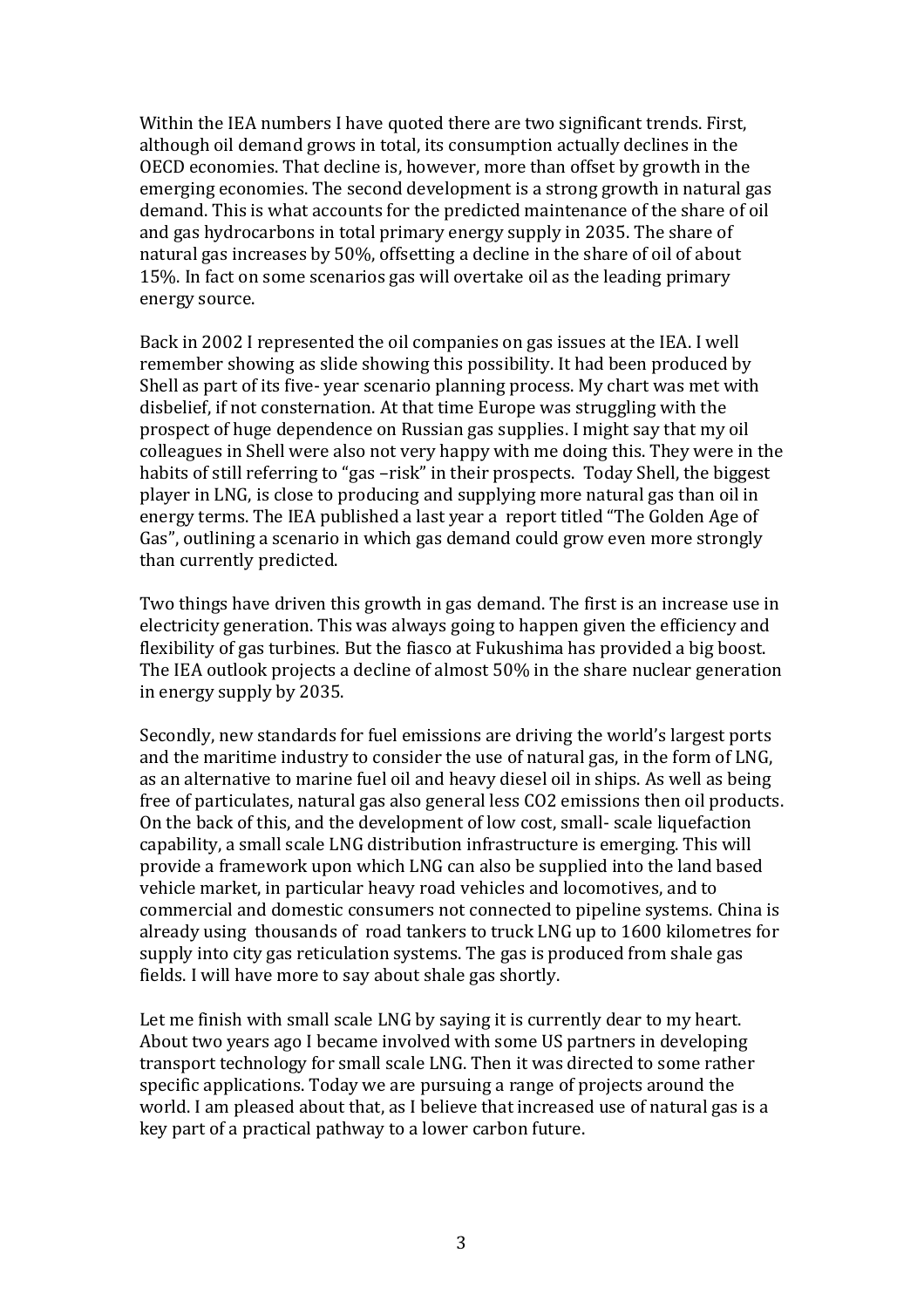So what then are the geopolitical implications of all this, and who am I to discuss them. I think the implications are profound, but before looking at these let me deal briefly with my second question? It is not entirely rhetorical!

I am lucky to have enjoyed an extremely varied career in a major international oil company, Shell. It has involved me in a wide range of highly political activities. Let me mention some. I do not do so as an act of immodesty, but to give you an idea of the background and experiences from which I am speaking. These experiences have included: contesting two major, somewhat politicised legal claims, relating to activities in Southern Africa and the US, lobbying the first Thatcher Government on taxation issue critical to the continued development of the North Sea, negotiating under crisis conditions the renewal of a major LNG supply contract to Japan incorporated (represented by Tokyo Electric), launching the first successful oil and gas project in post Soviet Russia (with much US Government engagement in the process), grappling with the logistics and politics of Russian and Central Asian gas supply to Europe and China, failing to launch a major integrated offshore oil and onshore LNG project in Chavez's Venezuela, and advising governments and investors on the developments of gas policies and projects in Nigeria. Each of these has given me experiences that inform my thinking. In discussion I would be very happy to talk about any of these specifically. They were all fascinating, at least in hindsight. I could talk about each for a long time. If you are not careful I will.

But now I wish to consider some broader issues. Beginning with oil, I would like to look at the US, the largest oil importer, but not for long. The IEA Outlook indicates that the US will import about 40% less oil in 2035 than it does today, due to greater fuel efficiency, and growth of alternative energies and new energy. Last week, the Energy Information Agency of the US Government reported that domestic oil production in the US grew more strongly than anticipated last year, and is projected top continue to grow strongly until 2020. This is largely due to production of tight oil using new fracturing and horizontal drilling technology. This will further reduce the amount of US oil imports to less than 6mbd, about one third of consumption. Although it is very unlikely the US could get close to oil self-sufficiency, it is very possible that, with new supplies from Canada and Brazil, its dependence on oil from the Middle East can be eliminated. In fact the US imports 40% less oil from Saudi Arabia than it did in 2005. The strategic importance of the Middle East for the US is diminishing.

Over the same period, oil imports will be rising strongly in non-OECD countries. China will soon overtake the US as the largest importer. In 2035 it will consume nearly 70% more energy than the US. Yet its energy consumption per capita will still be less than half that of the US! Growth in India and other Asian countries will be even stronger. Over 80% of this oil will need to be imported, and 90% of this will need to come from the Middle East and North Africa, along vulnerable shipping lanes. The investment needed is estimated to be in the order of \$38trillion, more than \$100bln a year. If there is a shortfall in this investment of 30% the IEA foresees the oil price increasing to \$150(2012 dollars) in the near term. So China, India and Asia generally have a major strategic interest in the Middle East.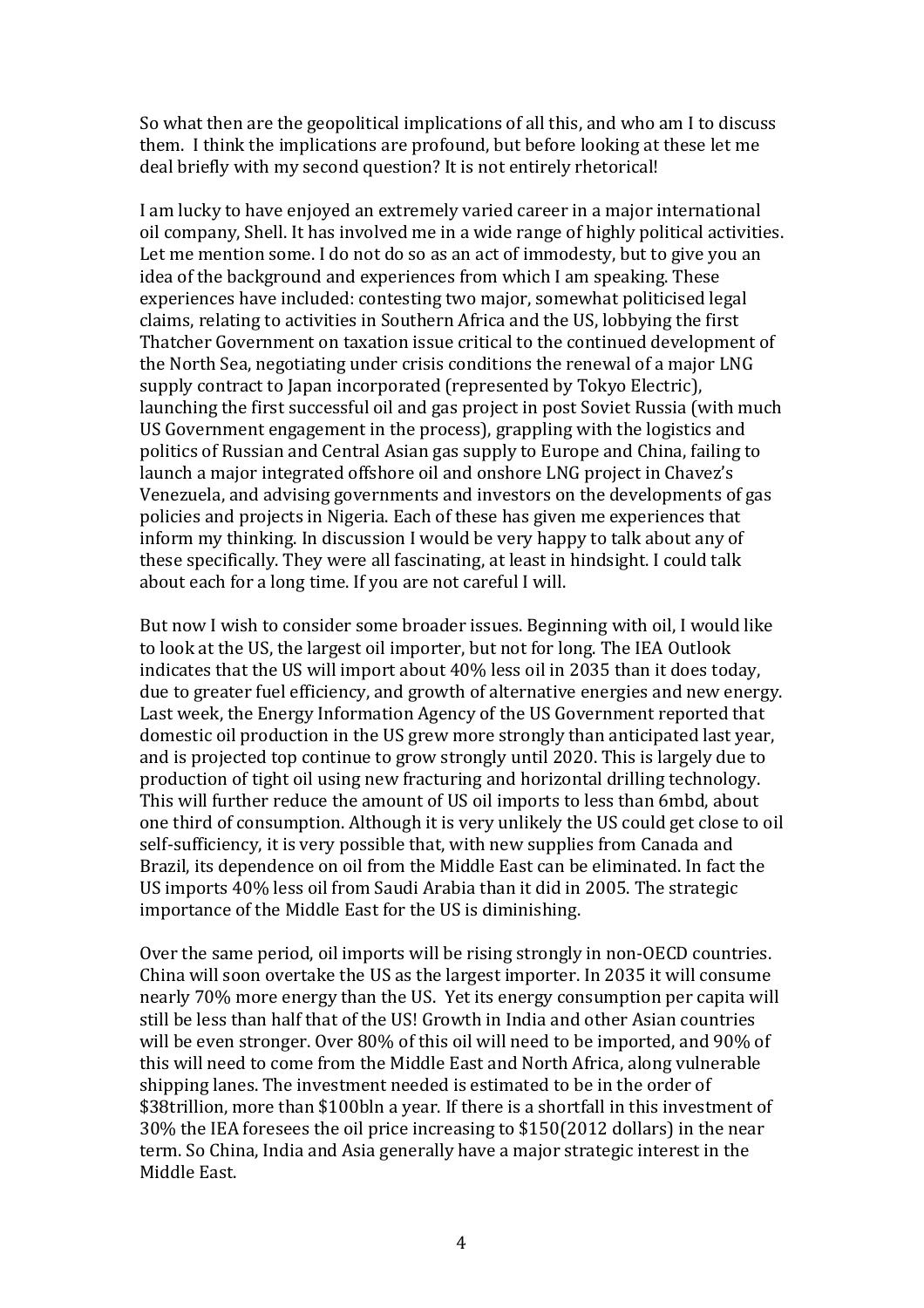Turning to gas the outlook is even more dramatic. I have already outlined the strong growth foreseen in gas demand. Increasingly national energy policies are directed at growing the share of gas in primary energy consumption. Turning again to China, its 12th 5 Year Plan for 2011-16 calls for an increase in the share of gas in its primary energy supply from 3.8% to 8.3%, and additional 175 BCM of gas a year. This demand is being matched by the discovery and development of new sources of gas, both conventional and unconventional. Major new gas discoveries have been made in Africa, Brazil and the Near East. More significantly, developments in technology have seen a huge surge in production of coal bed methane and shale gas. In Queensland, as you well know, at least four major coal bed projects are in various stages of development. They are aimed at supplying LNG to the Asian market. Projects are being considered in Indonesia, Brazil and South Africa.

The most astounding development has been the growth in production of shale gas in the United States, where the techniques of fracturing reservoir rock with water pressure, and horizontal drilling to capture the released gas has resulted in a surge in domestic gas production. New shale gas discoveries have added 542TCF to US gas reserves, now equivalent to more than 90 years of consumption. Shale gas production grew from less than 1% to 23% of US domestic gas production between 2005 and 2010. The US Energy Information Agency projects this share to grow to 49% by 2035. The price of gas in the US has fallen to \$2.5mmbtu, completely disconnecting it from the price of oil. As recently as 2005, the price of gas in the US went as high as \$16mmbtu as buyers scrambled for supply in the face of apparently long term decline in domestic production. Admittedly such high prices represented spikes in a fully open market, but the general view was that the underlying US price would be in the order of \$8-10mmbtu. On this basis many new LNG import facilities were built. Today they mostly sit idle, and indeed some owners are seeking permits to convert them re-develop them as LNG export facilities. All is not roses. The gas price is well below the long run marginal cost of producing from this great new resource. So it will go up again.

The emergence of shale gas in North America is beginning to have significant global implications. Unlike oil, there is not a single global market for gas. It simply cannot be distributed, parcelled and stored easily. There are in fact three regionally based markets. In the US pricing is based on a fully traded open market similar to that for oil. This is possible because of the extensive pipeline distribution network and the availability of physical volumes of gas for trade at various hubs. In Europe natural gas has been priced under long term supply contracts, primarily with Russia, on an oil index basis, oil being the alternative energy. This has been changing in recent years as the EU presses for an open and transparent gas distribution system, LNG imports have increased and greater inter-connectivity is enabling for larger volumes of traded gas. In Asia virtually all gas has been, until recently, imported as LNG under individually negotiated long agreements, with pricing indexed to a cocktail of Japanese crude oil imports.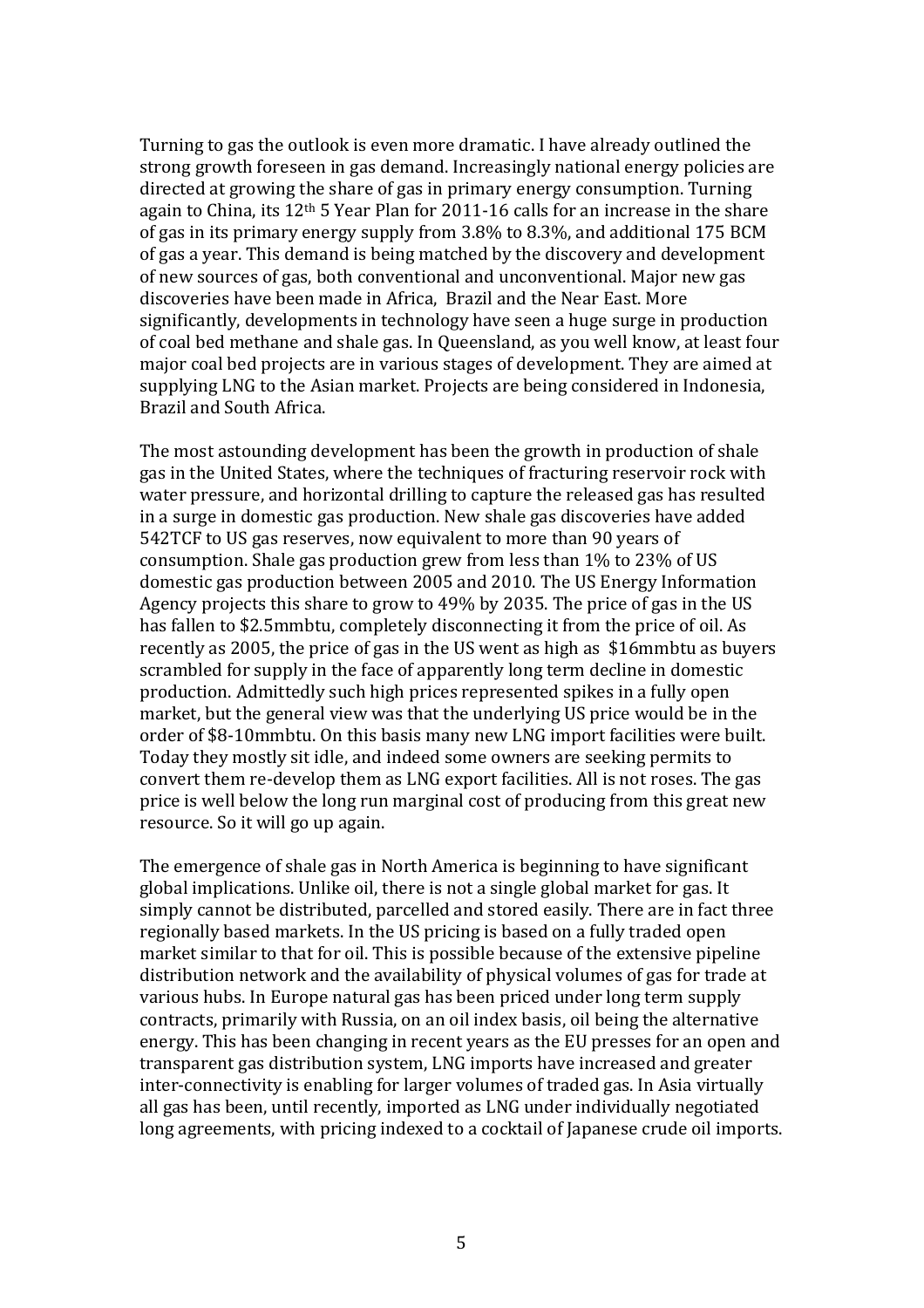Before 2008 most pundits were predicting that the global gas market would integrate and there would be price convergence. Whilst this is still likely in the long term, in the short term the opposite has happened. Prices have diverged. In Asia the high oil price and the increase in demand for LNG in Japan as a consequence of Fukushima, have resulted in the price of incremental volumes of LNG as high as \$18mmbtu. Japan and Korea have been paying these prices. China, with ample coal reserves, and little gas penetration has been able to resist. But all three countries are paying for their long- term volumes an oil related price several times that of the US gas. In Europe imported LNG and regional pipeline gas from the North Sea is traded through the UK and Zeebrugge at about \$8mmbtu. Although higher than US prices this is significantly lower than the oil linked prices being paid in Europe for pipeline gas from Russia by Gazprom. As a result Gazprom has come under pressure to change its pricing formula. This has been intensified by a sharp fall in demand in the midst of Europe's financial travails, and the diversion to Europe from Qatar of relatively cheap LNG, originally destined for the now non-existent US market. Additional pressure on Russia comes from the search in Europe now for shale gas. Just last week, after two years of denial Gazprom conceded a reduction in its long term prices.

I have mentioned that China's 5 year plan aims to increase the role of gas in its primary energy supply. Yet it has refused to buy additional gas from Qatar, diverted from the US. This illustrates the relative flexibility that China has in managing its energy requirements. In the case of gas it has been quite slow to commission LNG import terminals. There are several in operation or under construction and more are planned. But China has been careful to also develop pipeline supply too. In 2010 a line from Turkmenistan in Central Asia was commissioned. Hitherto Turkmenistan has been totally dependent on Russia for exports. This pipeline feeds into a west-east pipeline in China that is seen as a key piece of infrastructure binding the nation. Expansion is already being planned. China is also constructing a pipeline from Myanmar, with Korean investment support. I have already referred to its shale gas production potential. So China seems to be positioning itself as a price- maker rather than a pricetaker in the gas market.

This is illustrated by its protracted negotiations with Russia on the pricing of gas through two separate pipelines planned from Siberia. Russia has been insisting on gas pricing similar to that which it has enjoyed hitherto in Europe. China is resisting this and has felt no pressure to compromise. Russia's recent agreement to reduce its prices to Europe will no doubt re-enforce China's stand.

So, from all this, what conclusions do I draw about the future direction of energy and global politics. Let us look at the major players in turn.

The United States has encountered an incredible piece of good fortune. It has moved in the space of a few year from the prospect of ever increasing dependence on imported oil, mostly from politically insecure regions, to the real possibility that if push comes to shove it can disregard energy supply in its strategic. I am not saying it will do so. It will remain dependent on a significant volume of imported oil. But this need not be from the Middle East. Is it therefore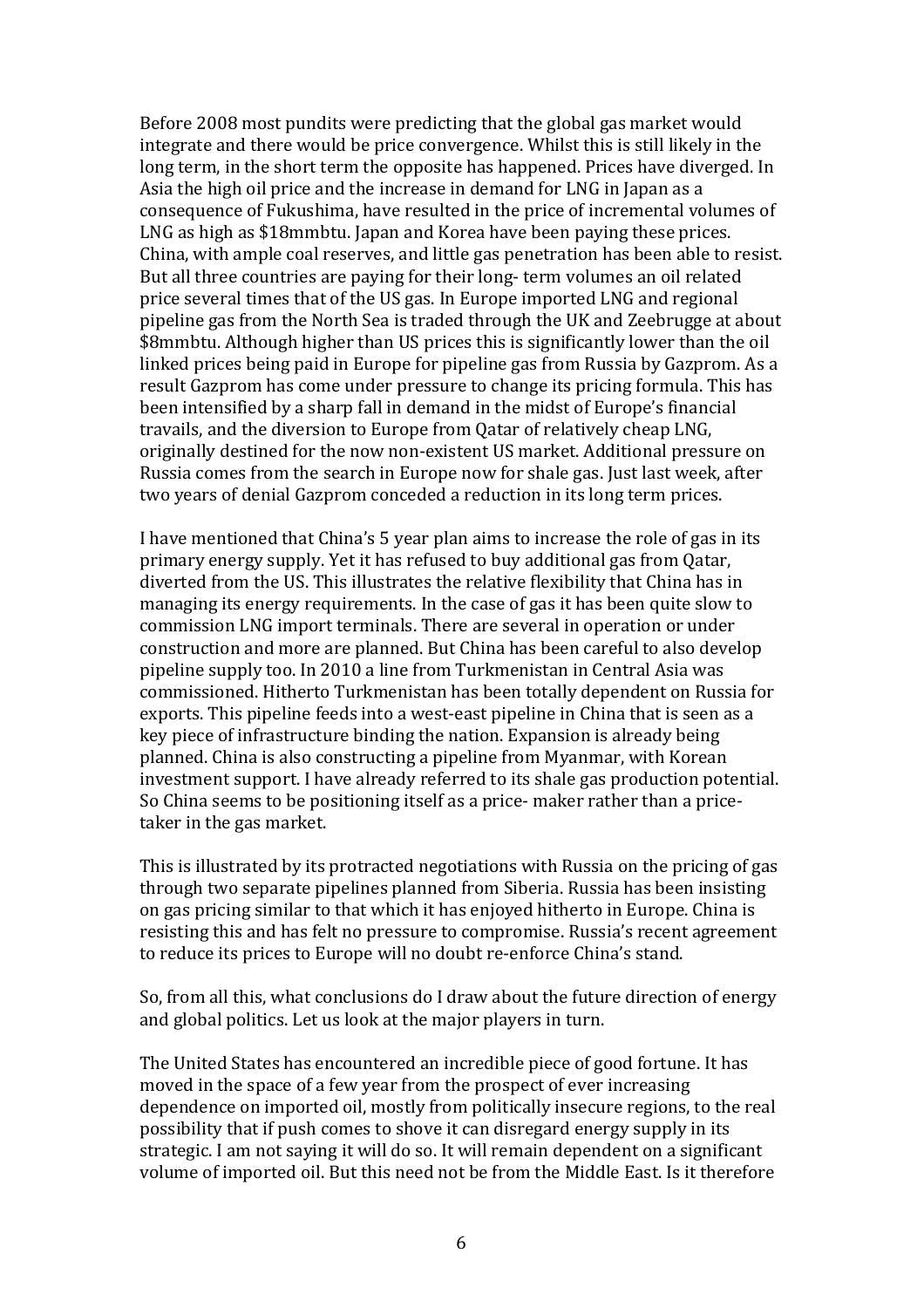likely to continue to engage in the Middle East to the extent it has done so to date? In the short term the answer is yes. It seems committed at this time to confronting Iran. But to what extent is this an historical legacy, going back to the embassy siege, and reflecting a strong but perhaps weakening Israeli lobby in US, and a rapidly outdating commitment to a Saudi regime that is itself coming under regional pressure. Will the American people have the appetite for another military engagement when they are enjoying abundant domestic energy supply and natural gas prices that are many times less than those of the rest of the world. Right now there is a major debate in the US as to whether the export of natural gas should be permitted for fear they will lead to an increase in US domestic prices. I am amazed that economic commentators have as yet failed to recognise the huge boost to the US economy that low gas prices are generating. Surely this is a factor in the recent encouraging signs of more robust US economic growth.

Europe faces a rather constrained future. North Sea oil production is in decline. The prospects for shale gas in Europe are, for several reasons, not as significant as in the US. Economic pressures and the eurozone crisis will constrain its drive for alternative energies and its aspirations with regard to climate change initiatives. It will remain heavily dependent on imported energy. Pressure of competition for supply from the Asian economies will ensure this energy is not cheap.

Russia has encountered a severe dose of reality! The structure of its major export revenue earner, gas, faces unrelenting challenge. It built up a substantial strategic reserve fund during the boom years of high oil and gas prices before 2008, but dissipated this on trying to protect the rouble and the Moscow stock market. It shows little capacity to invest in the modern social and physical infrastructure it badly needs to remove it from dependency on resource exports. Moreover it appears to be heading for six year of a new Putin presidency the legitimacy of which is already challenged. It is the world's largest oil exporter and holder of the world's largest gas reserves but its dependence on these and its domestic issues suggest to me it will be a price taker, not a price maker.

China will be critical. It will be very dependent on oil imports. Its foreign policy will continue to be directed to securing these through positive diplomacy and the direct participation of its several state owned oil companies in projects in Africa, South America and elsewhere. It will be so important to suppliers as a market, and their supply will be so important to it that China will not be able to maintain its much vaunted policy of non-interference. This will be particularly true in the Middle East. We have already seen its ambiguous approach to events in Libya, its equivocation over Iran, and its veto of the UN resolution with regard to Syria. To what extent and in what manner will it take over from the US as a would be regional policeman, for want of a better word? One thing we can be sure of is that it will be very sensitive to perceived threats to the security of its energy supply lines.

Mention should be made of India as a potentially desperate importer to oil and gas and of Brazil as a probable major producer. But time prevents that.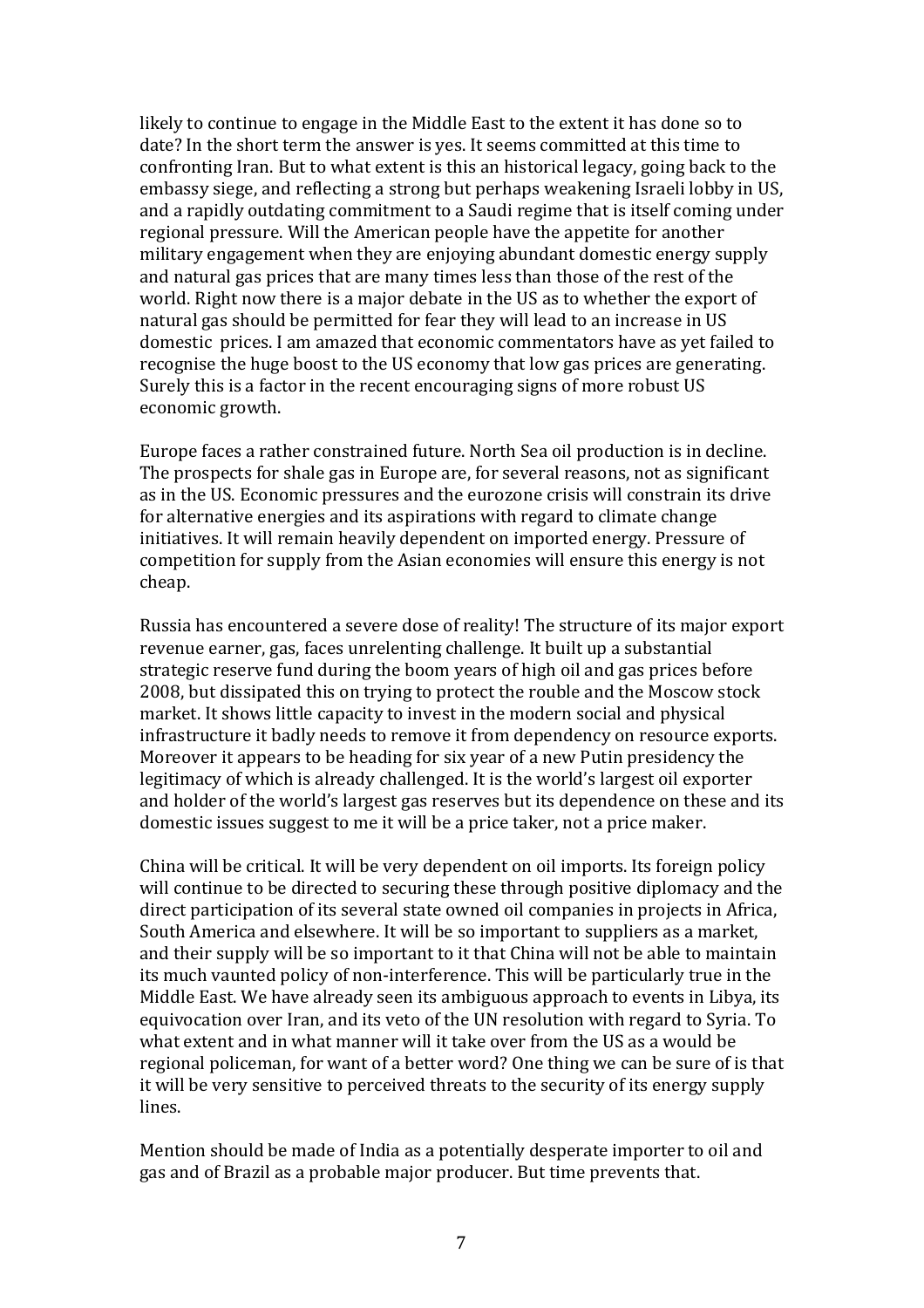I will conclude by commenting on what I think it all means for New Zealand. Like the rest of the world, indeed more so than most since we like our travel (and it has to be long distance) and we have limited public transport , we will remain dependent on oil for our transport needs. We are blessed with considerable renewable primary energy resources but they ware not sufficient on their own to meet our power needs, and in any case will need back-up capacity, which can only be supplied by natural gas generation. Our proven reserves of oil and gas are limited. We therefore face the prospect of competing with others for oil and gas imports, with the disadvantages of requiring relatively small volumes to be transported over a long distances. History tells us we can expect periodic but regular price and supply instability in securing these imports.

We do, however, have considerable under- explored offshore oil and gas reserve potential. Given the cost and limitations of alternative energy sources, especially for transport, and give the exposure to global politics that comes with import dependence, we owe it to ourselves to do what we can to identify this potential. Only then can we decide if and how it can be developed. If the potential turns out to be real, development will face many challenges. The first may well be the challenge of convincing ourselves as a nation that should undertake such projects. That will require a rational, balanced debate about the benefits and risks of doing so. In the light of my analysis I am in no doubt about the potential benefits. I am not sure these benefits are more widely understood. That needs to be addressed.

With regard to the risks, there are several and they are all challenging. They too need careful assessment. We will not have the financial resources to develop these projects on our own. We will need to attract foreign investors. Can we do that without losing control of the resources. I do not see why not. There are many new project development structures emerging that we can learn from. Can we ensure that wider benefits accrue to the economy? Again, in principle, this should be possible. It will however require planning and the timely direction of research and investment into relevant areas. Perhaps our focus should be on the development of intellectual skills in specific technologies ands areas of managerial skill. One example is environmental management.

I began by referencing the shocking events surrounding the Deepwater Horizon well in the Mexican Gulf. This highlights the potential tragedy and environmental degradation that can arise from the mismanagement of such complex projects as offshore oil and gas production, the risk that is perhaps of concern to most people. I take two big lessons from the Deepwater Horizon disaster. The first is that health, safety and environmental issues require vigilant management on a day- to- day basis at all levels in these projects. The potential always exists for the most unfortunate combination of circumstance to arise despite well thought out policies and procedures. I know that resource developers have taken that lesson. Given the consequences of such events it is in the best interest of their shareholders to do. The second lesson I take is that in that these issues can be and are managed vigilantly. The Deepwater Horizon well was just one of thousands that have been drilled and developed in similar conditions and facing